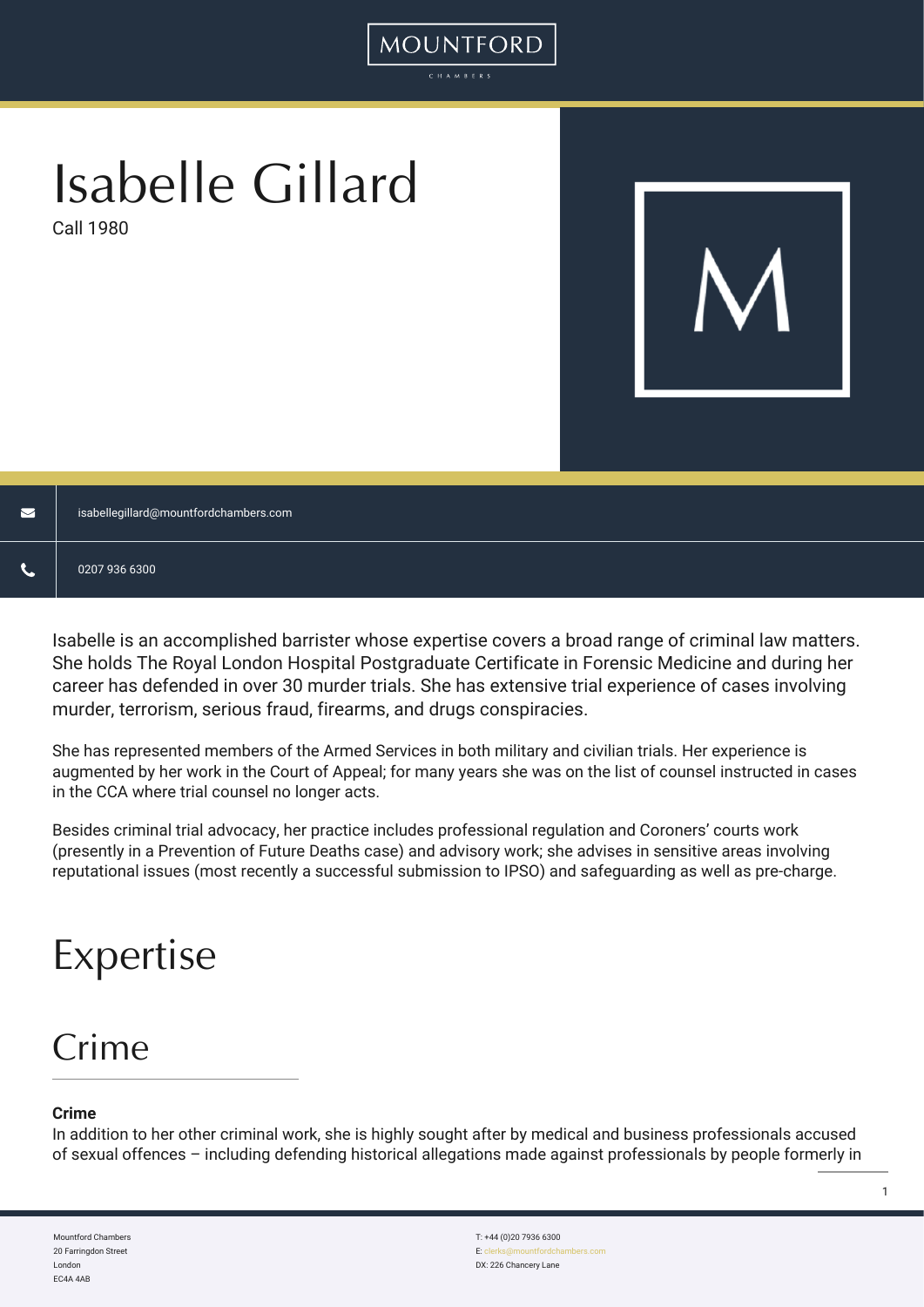their care and, most recently, advising a very well-known musician faced with a rape allegation, the result of which was that he was not charged.

MOUNTFORD CHAMBER:

#### Notable Crime cases

R v M [2021]

Defending in a 'County lines' drugs conspiracy

R v E [2021]

Defending in an organised crime widespread conspiracy to supply Class A drugs

R v F [2020]

A very good outcome defending in a professional, organised crime conspiracy to supply Class A drugs.

R v S [2020]

A very good outcome defending in a case of possession of the most serious indecent images of children

R v S [2018]

Successful defence of a young professional man accused of rape

R v B [2019]

A very good outcome for a professional man accused of multiple counts of voyeurism

## Business Crime & Fraud

She defends where business and financial crime are alleged, including in SFO and HMRC prosecutions. She also has defence experience in money laundering allegations (most recently a successful defence in a multi-million pound NCA investigation), trademark fraud, conveyancing and other land law fraud and where there are allegations of fraudulent wills.

Mountford Chambers 20 Farringdon Street London EC4A 4AB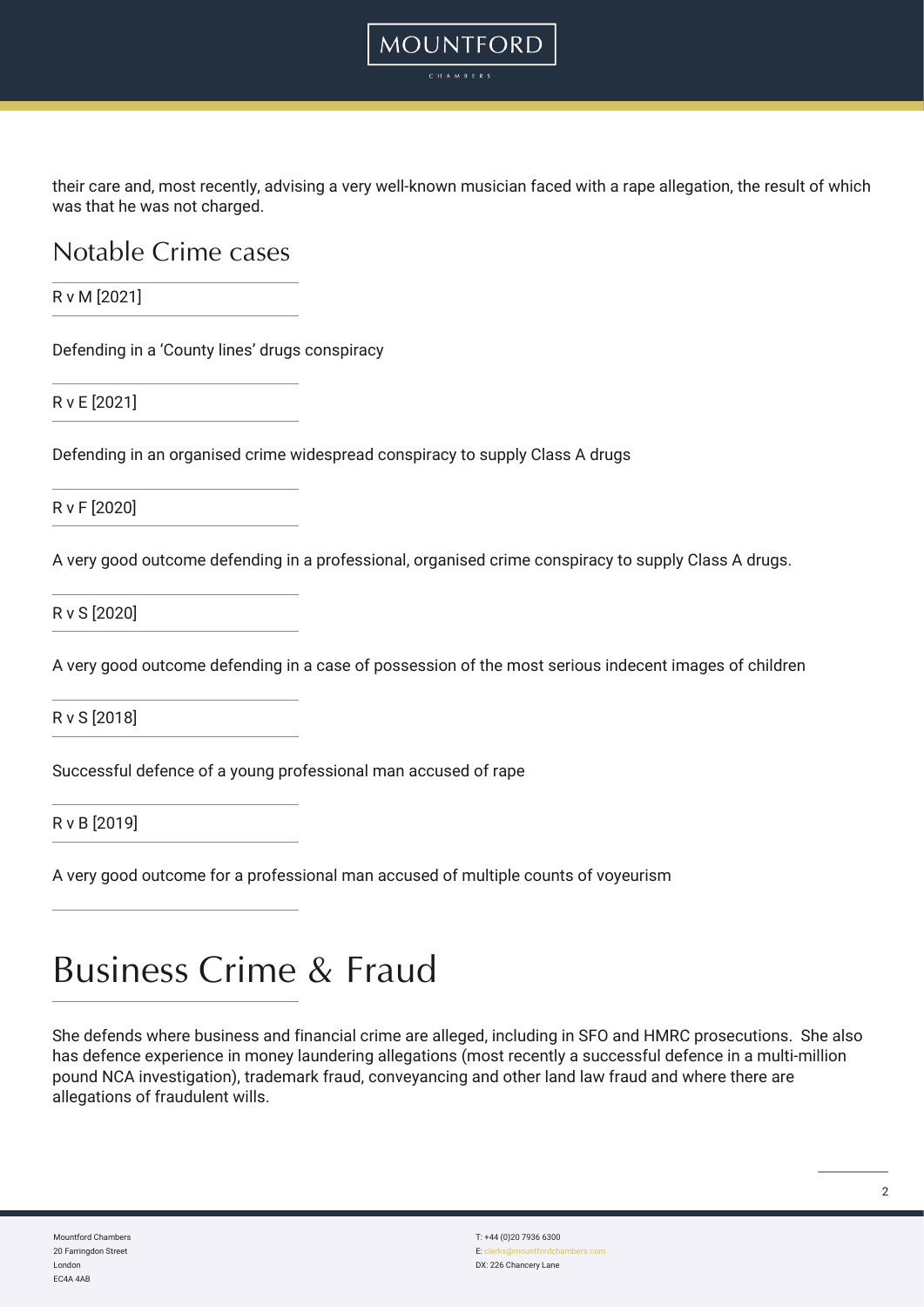#### Notable Business Crime & Fraud cases

Re G [2021]

Defending trademark fraud and counterfeiting allegations in respect of Apple products

**MOUNTFORD** 

R v Y [2020]

Defending a large conspiracy to defraud high net worth individuals through clearing banks

R v M [2019]

Successful defence of HMRC prosecution of very large VAT fraud allegations

R v H [2018]

Secured an exceptionally good outcome for a businessman accused of a VAT fraud

## Public Law

She holds The Royal London Hospital Postgraduate Certificate in Forensic Medicine and both appears at inquests and advises in respect of them.

#### Notable Public Law cases

In re G

Advising interested parties where a central London coroner has sent a Prevention of Future Deaths report to a major national institution.

## Professional Regulation

She has long experience of providing discreet advice on reputational issues, including making submissions to the old Press Complaints Commission and IPSO.